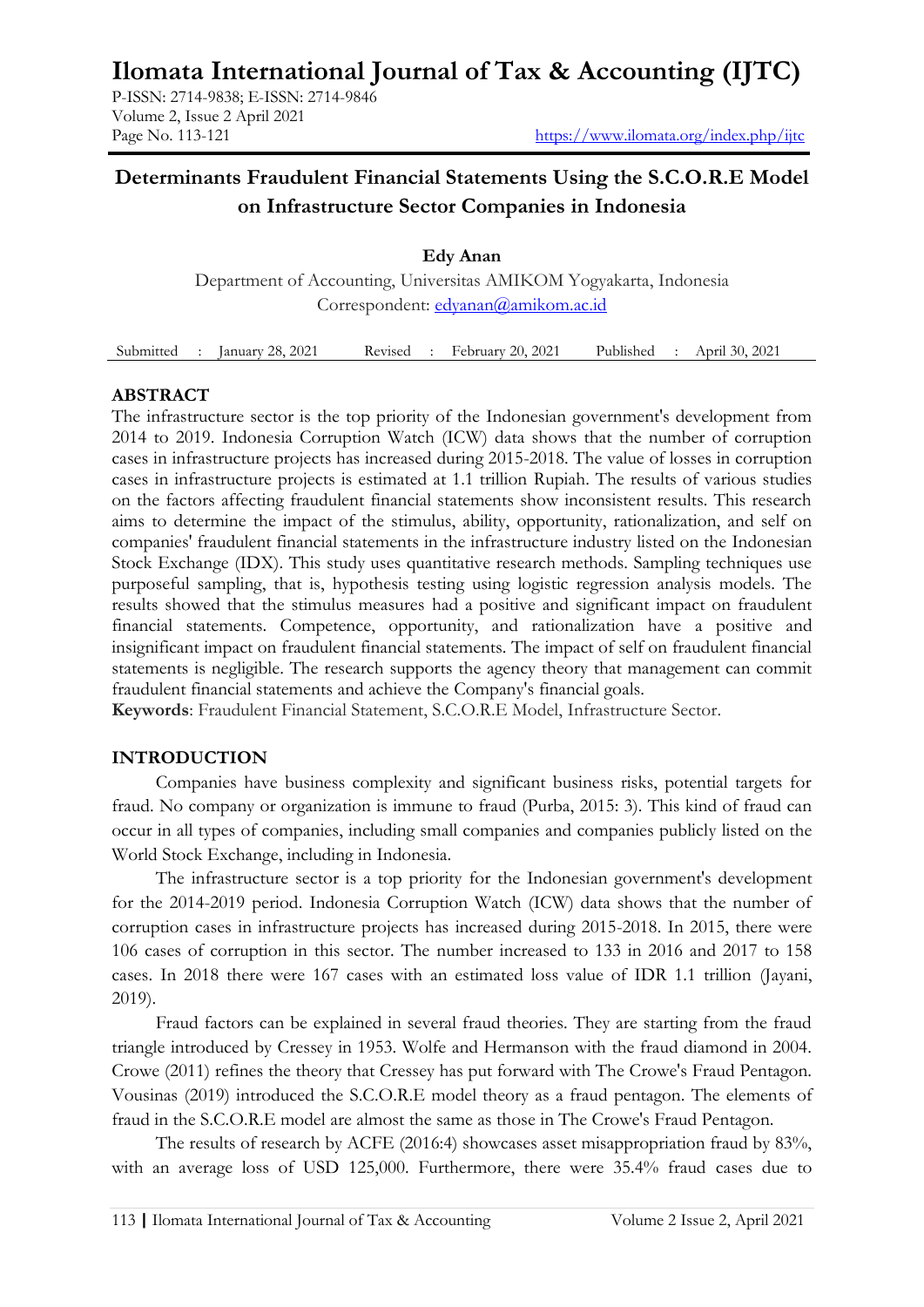corruption with an average loss of USD 200,000. Then cases of fraud due to fraudulent financial statements amounted to 9.6%, with an enormous average loss, amounting to USD 975,000. Although cases of fraud due to fraudulent financial statements are small, they cause enormous financial losses.

Research on fraudulent financial statements such as Bawekes et al. (2018), Quraini and Rimawati (2018), Puspithaa and Yasab (2018), Nindito (2018), Setiawati and Baningrum (2018, Tessa and Harto (2016), Agustina and Pratomo (2019, and Pratiwi and Nurbaiti (2018). Researchers used the Pentagon's "The Crowe's Fraud" theory to test financial statements for fraud. These researchers showed inconsistent results.

This study is a replication of several previous studies. The determinant of fraudulent financial statements used by Vousinas (2019) is the S.C.O.R.E model. Another difference is that the study population used infrastructure industry companies listed on the Indonesian stock exchange for five years (2013-2017).

A company is a contract (loosely defined) between shareholders or shareholders and company managers. The agency theory was proposed by Jensen and Meckling (1976). The agency theory explains that one or more individuals (as principals) hire one or more other individuals (agents) to operate the Company as an agency relationship. Principals or owners of capital have access to information relating to the Company to make decisions. In contrast, management as agents who have access and information regarding the Company's operations is responsible for providing information to the principal. Meisser et al. (2006:7) explained that this agency relationship causes two problems: asymmetric information (information asymmetry) and the occurrence of a conflict of interest due to different objectives. In practice, agency theory states that it will be difficult to believe that management (agents) will always act based on shareholders' interests (principal). Agency theory explains where a conflict of interest will arise, where management will act for personal interests and not maximize shareholder interests.

Fraud is an action against the law with an element of intent, which aims to cover up the mistakes that have occurred (Tuanakotta, 2013). Tunggal (2012) explains that fraud is defined as "deliberate fraud in finance, which is intended to take assets or rights of other people or parties." The Institute of Internal Auditors (2013) of the IIA (Tuanakotta) explained that fraud refers to any illegal behavior characterized by deception, concealment, or breach of trust. These actions do not rely on the use of violence or threats of force. Individuals and organizations fraudulently property, obtain money, services, service loss, avoid payment, and ensure personal or business advantages. From the various meanings above, it can be concluded that fraud is an act committed by an individual or organization intentionally to cheat, hide, or gain an advantage in a condition where such action can harm other parties. According to ACFE (2014), fraud consists of 3 categories: asset misappropriations, corruption, and financial statement fraud.

Fraudulent financial statements can be interpreted as making the information displayed in the financial statements not show its original state so that the information makes the users of the financial statements make wrong decisions and suffer heavy losses. Arens et al. (2008) explained that fraudulent financial statements are deliberately deceptive statements, understatement of amounts, or disclosures to deceive users. Most cases of fraudulent financial statements involve deliberate misstatements of undisclosed amounts. Omitting amounts is rare, but companies can exaggerate revenue by omitting accounts payable and other liabilities. Although not so frequent, there are several notable cases of fraudulent financial statements involving adequate disclosure.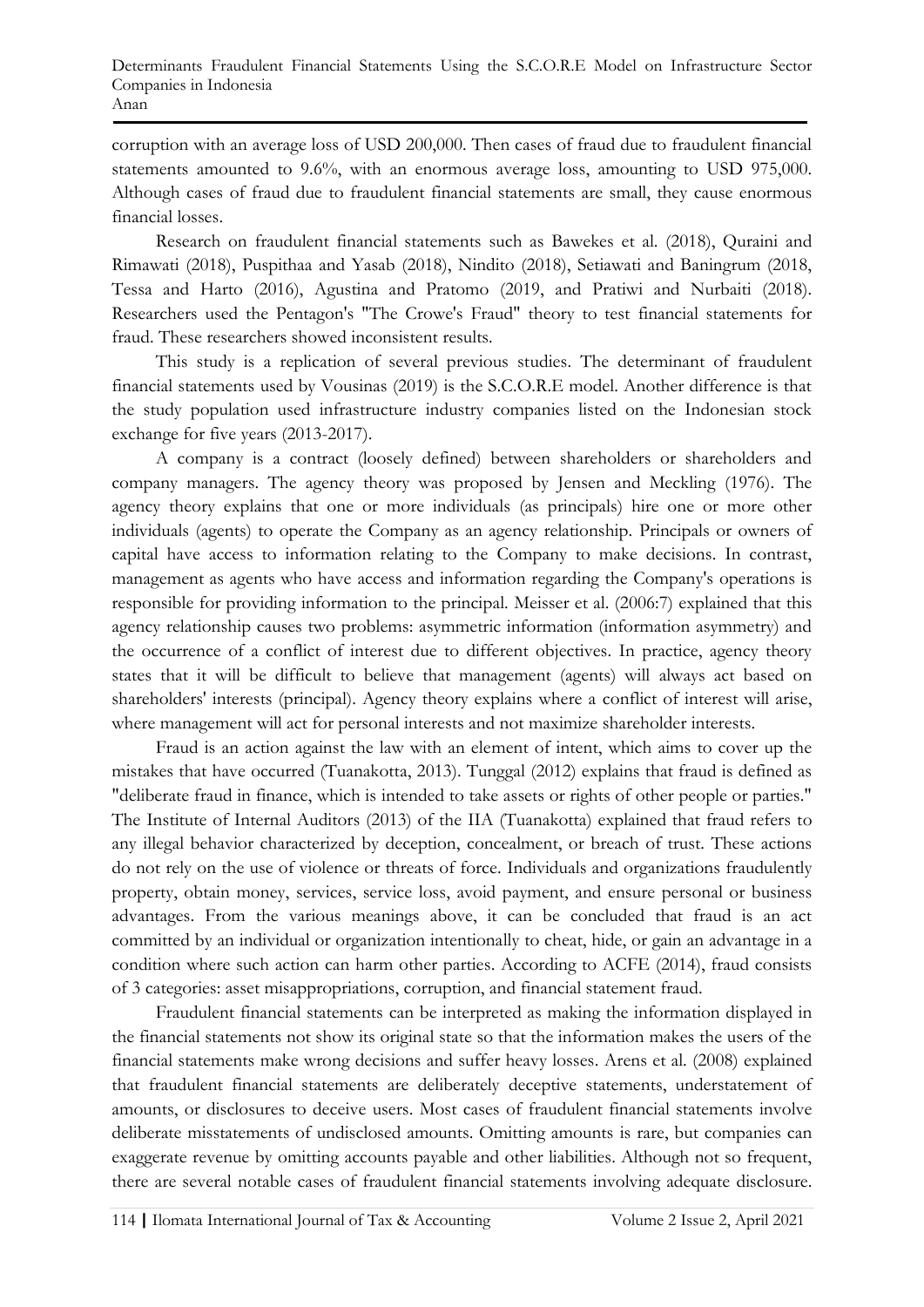Sarwoko et al. (2001) explained that Fraudulent financial statements are a misstatement or deliberate omission of the amount of disclosure in financial statements. Act/Law No. 20 of 2001 of Republic Indonesia states that fraudulent acts and actions that harm state finances are corruption types. Effendi (2006) mentioned three reasons for fraud in financial statements, namely: (1) manipulation, forgery, alteration of financial report notes and supporting documents of financial statements provided; (2) false material misinformation in financial statements statement, (3) Misuse of accounting standards on the amount, classification, presentation, and disclosure.

S.C.O.R.E are models that explain the factors of fraud. S.C.O.R.E are stand from the stimulus, capability, opportunity, rationalization, and ego (Vousinas, 2019). The following describes the elements of the S.C.O.R.E model:

- 1. **Stimulus (incentive)**. Fraud is caused by high pressure, which is financial. There are different forms of stress. For example; due to the pressure to achieve goals (especially in times of crisis), the frustration of the work environment, professional ambitions, and the desire to achieve these goals as soon as possible, the Company has high financial needs or requires the Company to report higher performance as much as possible. Due to economic recession and pressure in the crisis years, the possibility of fraud has dramatically increased.
- **2. Capability.** Ability refers to a person's traits and personality. Without proper personnel to implement the fraud's details, many scams will not occur, especially the multi-billion dollar financial statement fraud.
- **3. Opportunity.** Opportunity is the ability to deceive. Criminals think they can commit and commit fraud without being discovered. It should be noted that participants believe that opportunities are real, which means they are not hidden. Fraud research emphasizes that the position and authority of individuals in the Company also provide opportunities.
- **4. Rationalization.** Rationalization is an essential factor in the occurrence of fraud. In this kind of fraud, the perpetrator seeks justification for his behavior. For example, his behavior makes his family and relatives happy, and the Company has made considerable profits. Account for a small part of these profits.
- **5. Ego.** Ego is a theory from psychology based on a person's criminal behavior view. the ego is a personality, which can help solve problems by mediating between the needs of the Company, the self, and the company environment. Self prevents us from taking action on every impulse of ourselves. Stotland (1977) in Vousinas (2019) asserted that one of the main motivations for cheating is power and a high degree of superiority.

# **METHODS**

This research is quantitative. Such data uses annual financial reports and auxiliary data in the form of annual reports. Sampling techniques use purposeful sampling methods, and hypothesis testing uses logistic regression analysis techniques. The research sample is infrastructure companies listed on the Indonesian Stock Exchange (BEI) from 2013 to 2017. The following is a variable measurement table: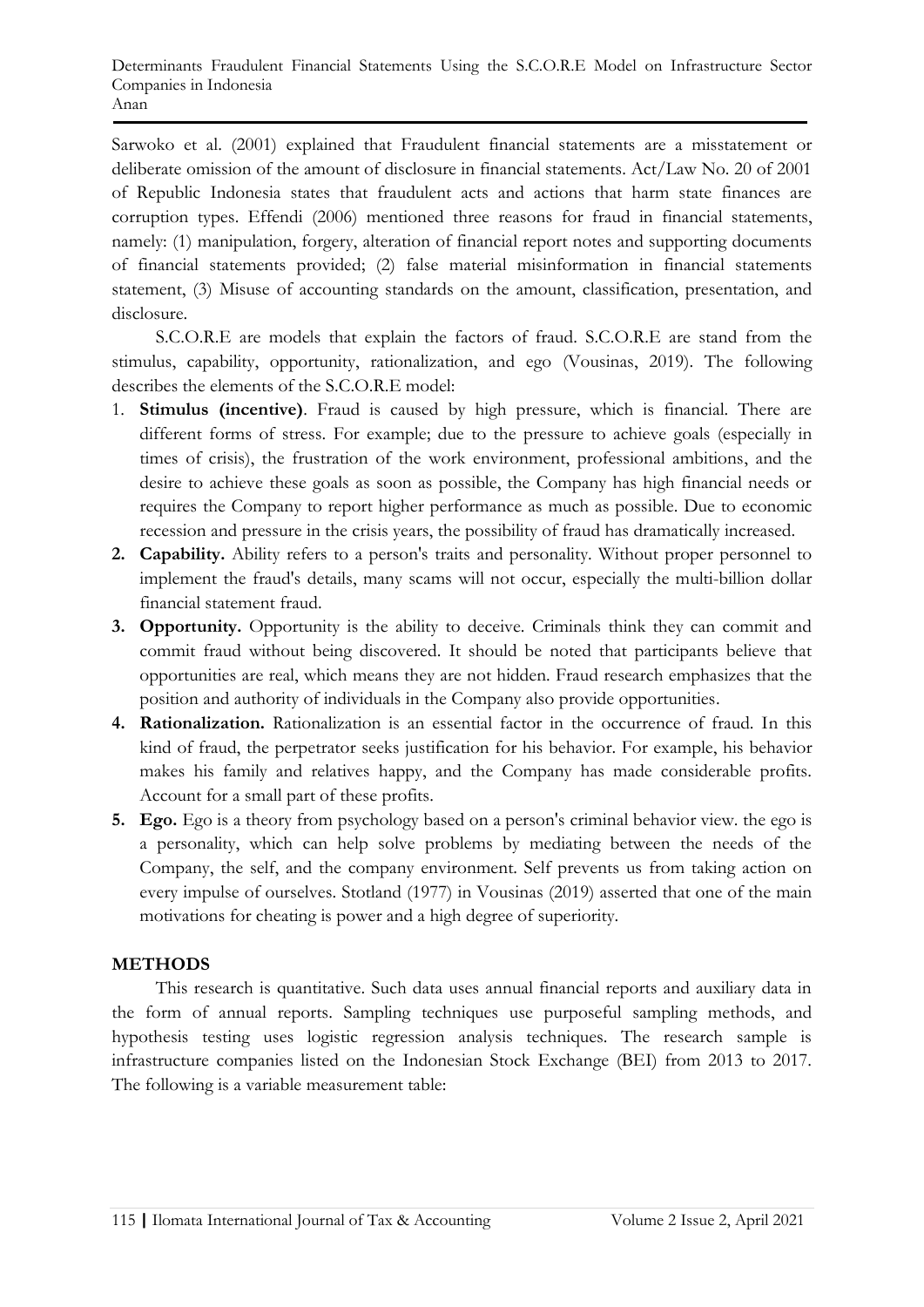| Variable                                 | <b>Proxy Variable</b>                                                 | Measurement                                                                                                                                              |
|------------------------------------------|-----------------------------------------------------------------------|----------------------------------------------------------------------------------------------------------------------------------------------------------|
| Fraudulent financial<br>statements $(Y)$ | $Restatement = FFS$                                                   | The dummy variable, if there is a restatement of the<br>financial statements, is coded one, and if there is no                                           |
|                                          |                                                                       | change, it is coded 0                                                                                                                                    |
| Stimulus $(X_1)$                         | Financial target = $ROA$                                              | $ROA = Net Profit$<br>Total assets                                                                                                                       |
| Capability $(X_2)$                       | Change of company directors $=$<br><b>DCHANGE</b>                     | The Dummy variable, if there is a change in the board of<br>directors during the study period, is coded one, and if<br>there is no chance, it is coded 0 |
| Opportunity $(X_3)$                      | Monitoring ineffective = BDOUT                                        | $BDOUT = The number of independent commissions$<br>The total number of commissioners                                                                     |
| Rationalization $(X_4)$                  | Change of external auditors $=$ AUD                                   | The dummy variable, if there is a change in the public<br>accounting firm during the study period, is given code one<br>and if not given code 0          |
| Ego $(X_5)$                              | The number of CEO images displayed<br>in the annual report $=$ CEOPIC | Total number of CEO images displayed in the annual<br>report                                                                                             |

The logistic regression model is as follows:

```
FFS_i = B0 + B1ROA_i + B2DCHANGE_i + B3BDOUT_i + B4AUD_i + B5CEOPIC_i + \varepsilon
```
### Description

| <b>FFS</b>           | $=$ Fraudulent financial statements                 |
|----------------------|-----------------------------------------------------|
| $\beta$ <sup>0</sup> | $=$ Constants                                       |
| $\beta$ 1,2,3,4      | $=$ Variable coefficients                           |
| <b>ROA</b>           | $=$ Return on Asset                                 |
| <b>DCHANGE</b>       | $=$ Changing of directors                           |
| <b>BDOUT</b>         | = Ratio of independent commissioner's board         |
| AUD                  | $=$ Changing of Independent Auditor                 |
| <b>CEOPIC</b>        | $=$ The Number of CEO' picture in the annual report |
| ε                    | $=$ Error                                           |

# **RESULTS AND DISCUSSION**

There are 60 infrastructure sector companies listed on the Indonesia Stock Exchange (IDX) in 2013-2017. However, according to the criteria of the purposive sampling method, there were 30 sample companies. The following is a research sample selection table:

| Criteria                                                       | Amount |
|----------------------------------------------------------------|--------|
| Registered Infrastructure Sector Companies                     | 60     |
| Does not present a complete annual report and financial report | (30)   |
| Total Companies studied                                        | 30     |
| Total research sample during 2013-2017 (5 years)               | 150    |

|  | <b>Table 2. Research Sample Selection</b> |  |
|--|-------------------------------------------|--|
|  |                                           |  |

|  | <b>Table 3. Hosmer and Lemeshow Test</b> |  |
|--|------------------------------------------|--|
|  |                                          |  |

The Hosmer and Lemeshow goodness-of-fit tests in Table 2 above show that the chisquare value is 11.816 and df is 8. This chi-square value does not show a significant value, which is 0.160 or ( $p$  > 0.05) in probability  $\alpha$  0.05. Therefore, the null hypothesis cannot be rejected. The model can predict the observed value or because the model fits the observed data. It can be said that the model is feasible in identifying fraudulent financial statements of companies.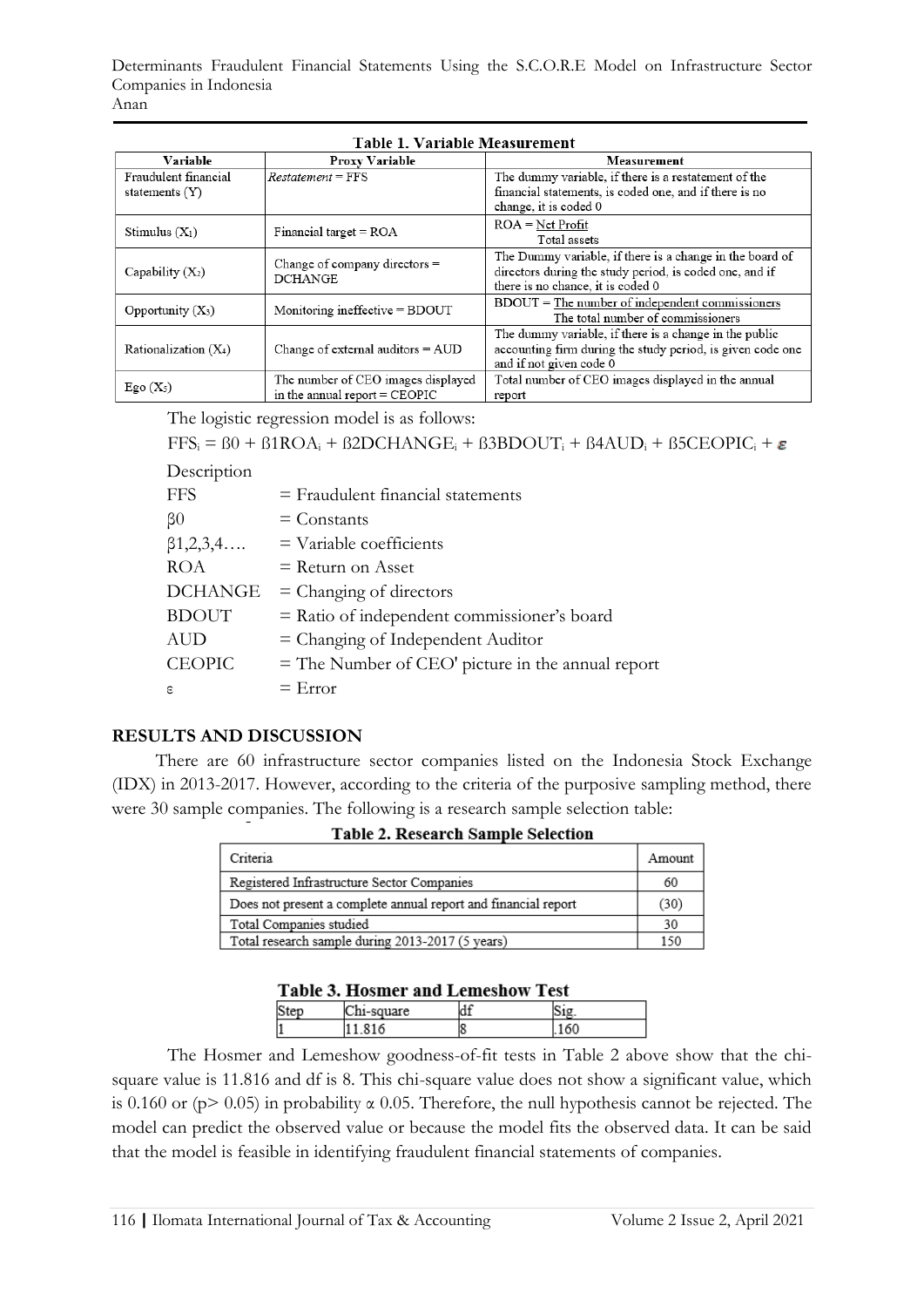Table 4 shows the overall model assessment test (block number 0: beginning block).<br>
Table 4.

| (Бюск митоег v. Бединиц Бюск)        |  |                   |          |  |  |  |
|--------------------------------------|--|-------------------|----------|--|--|--|
| Iteration History <sup>a, b, c</sup> |  |                   |          |  |  |  |
| Coefficients                         |  |                   |          |  |  |  |
| Iteration                            |  | -2 Log likelihood | Constant |  |  |  |
| Step 0                               |  | 167 593           | $-1116$  |  |  |  |

The result of the test for -2 log-likelihood on block number 0: beginning block is 167.593. The value of -2LogL is significant with the sig value. equal to -1,116 ( $p \le 0.05$ ). This result means that the model rejects the null hypothesis, which means that only constants do not fit the data. The value -2LogL (block number  $= 1$ ) is shown in the table 5 below:

|                                 | Table 5. |          |          |            |                                         |              |                |               |
|---------------------------------|----------|----------|----------|------------|-----------------------------------------|--------------|----------------|---------------|
| $\left( Block\,Number=1\right)$ |          |          |          |            |                                         |              |                |               |
|                                 |          |          |          |            | Iteration History <sup>a, b, c, d</sup> |              |                |               |
|                                 |          | $-2$ Log |          |            |                                         | Coefficients |                |               |
| likelihood<br>Iteration         |          |          | Constant | <b>ROA</b> | <b>BDOUT</b>                            | AUD          | <b>DCHANGE</b> | <b>CEOPIC</b> |
| Step                            |          | 163.594  | $-.901$  | 1.889      | $-029$                                  | $-.034$      | $-.205$        | $-.032$       |
| 1                               | 2        | 161.377  | $-1.130$ | 3.970      | .039                                    | $-.027$      | $-.197$        | $-.033$       |
|                                 | ٩        | 161.228  | $-1.227$ | 4.736      | .070                                    | $-.011$      | $-.161$        | $-.026$       |
|                                 |          | 161.227  | $-1.233$ | 4.776      | .071                                    | $-.009$      | $-159$         | $-025$        |
|                                 |          | 161.227  | $-1.233$ | 4.777      | .071                                    | $-.009$      | $-.159$        | $-.025$       |

Table 5 shows that the value of  $-2$  Log-Likelihood  $(-2$ LogL) in the block number  $= 1$ after entering the independent variables, namely ROA, BDOUT, AUD, DCHANGE, and CEOPIC becomes 161.227. The following is the value of -2 Log-Likelihood (-2LogL), which can be seen clearly in Table 6.

| Table 6.                        |         |  |  |  |  |  |
|---------------------------------|---------|--|--|--|--|--|
| Overall Model Fit Test (-2LogL) |         |  |  |  |  |  |
| Overall Model Fit Test (-2LogL) |         |  |  |  |  |  |
| -2LogL Block Number = 0         | 167.593 |  |  |  |  |  |
| -2LogL Block Number = 1         | 161.227 |  |  |  |  |  |

As shown in table 6 the initial -2LogL value (block number  $= 0$ ) is 167.593 and the next -2LogL (block number = 1) is 161.227. This result means that there is a decrease in the value of - 2 LogL of 6.366. The occurrence of a decrease from this value of -2 LogL indicates a better regression model or, in other words, hypothesized.

| Model Summary |                   |                                          |     |  |  |  |
|---------------|-------------------|------------------------------------------|-----|--|--|--|
| Step          | -2 Log likelihood | Cox & Snell R Square Nagelkerke R Square |     |  |  |  |
|               | 161.227ª          | 042                                      | 062 |  |  |  |

Cox and Snell  $\mathbb{R}^2$  and Nagelkerke  $\mathbb{R}^2$  above show that each of these tests has a value of 0.042 and 0.062. Therefore, these results indicate that the dependent variable's variability is 6.2%, which can be explained by the independent variable's variability. This result means that 93.8% of the dependent variable's variability can be explained by other independent variables outside the research model.

**Table 8 Logistic Regression Coefficient Test Results** 

| Variables in the Equation |  |
|---------------------------|--|
|                           |  |

| $\sim$ 000 $\sim$ 000 $\sim$ 000 $\sim$ 000 $\sim$ 000 $\sim$ 000 $\sim$ 000 $\sim$ 000 $\sim$ 000 $\sim$ 000 $\sim$ 000 $\sim$ 000 $\sim$ 000 $\sim$ 000 $\sim$ 000 $\sim$ 000 $\sim$ 000 $\sim$ 000 $\sim$ 000 $\sim$ 000 $\sim$ 000 $\sim$ 000 $\sim$ 000 $\sim$ 000 $\sim$ |                |             |       |             |    |      |         |  |
|--------------------------------------------------------------------------------------------------------------------------------------------------------------------------------------------------------------------------------------------------------------------------------|----------------|-------------|-------|-------------|----|------|---------|--|
|                                                                                                                                                                                                                                                                                |                | в           | S.E.  | Wald        | Df | Sig. | Exp(B)  |  |
| Step 1ª ROA                                                                                                                                                                                                                                                                    |                | 4.777       | 2.238 | 4.555 1     |    | .033 | 118.698 |  |
|                                                                                                                                                                                                                                                                                | <b>DCHANGE</b> | 159         | .616  | .066        |    | .797 | 1.172   |  |
| <b>BDOUT</b>                                                                                                                                                                                                                                                                   |                | .071        | .522  | 019         |    | .892 | 1.074   |  |
|                                                                                                                                                                                                                                                                                | AUD            | .009        | .418  | .001        |    | .982 | 1.010   |  |
|                                                                                                                                                                                                                                                                                | <b>CEOPIC</b>  | $-0.025$    | 223   | <b>LO13</b> |    | 911  | 975     |  |
|                                                                                                                                                                                                                                                                                | Constant       | -1.402 .905 |       | 2.397       |    | 122  | 246     |  |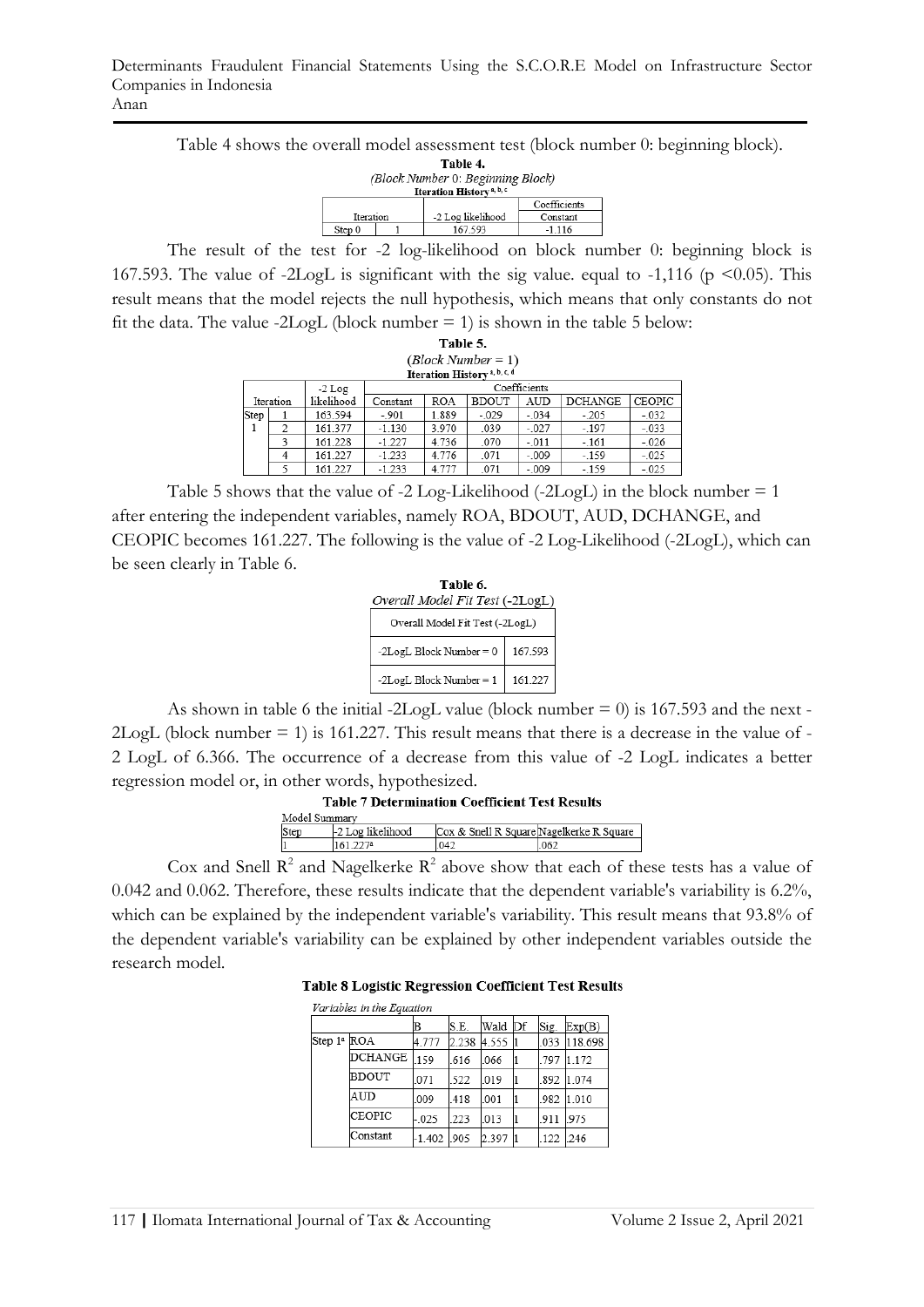The regression model formed based on table 8 is as follows:

FFS = -1,402 + 4.777 ROA + 0,159 DCHANGE + 0,071BDOUT + 0,009 AUD –  $0,025$  CEOPIC + ε

From the regression equation above, it can be explained as follows:

- 1. A constant value of -1.402 indicates that if all the free variables are zero, the Company will experience fraudulent financial statements amounting to -1.402.
- 2. The ROA variable's regression coefficient value is 4,777, meaning that each increase of one unit of the ROA variable will increase the fraudulent financial statements of 4,777, assuming the other independent variables remain.
- 3. The regression coefficient value of the DCHANGE variable is 0.159, which means that each increase of one unit of the DCHANGE variable will reduce the fraudulent financial statements of .159, assuming the other independent variables remain.
- 4. The regression coefficient value of the AUD variable is 0.071, meaning that every increase of one unit of the AUD variable will reduce the fraudulent financial statements by 0.071, assuming the other independent variables are fixed.
- 5. The regression coefficient value of the CEOPIC variable is -0.025, meaning that each increase of one unit of the CEOPIC variable will increase the fraud in financial statements by -0.025 with the assumption that the other independent variables are fixed.

The logistic regression results test the significance of the stimulus measures on the detection of fraudulent financial statements. It shows a positive direction with significant value, with ROA alternative stimulus measures with financial goals. These results can be seen from the significance probability value of ROA, which is equal to 0.033 or ( $p<0.05$ ) in probability  $\alpha$  0.05. It can be concluded that the stimulus can affect fraudulent financial statements or accept hypothesis 1 or H1 as acceptable.

These results are by the results of research by Setiawati and Baningrum (2018), Pratiwi and Nurbaiti (2018), and Puspitha and Yasa (2018). However, these results are not supported by research by Bawekes et., Al (2016); Quraini and Rimawati (2018); Nindito (2018); Agustina and Pratomo (2019), and Tessa and Harto (2016), where stimulus with financial targets has no significant effect on fraudulent financial statements.

Return on Asset (ROA) is a measure of the Company's operating performance used to identify how efficient the use of assets is (Skousen et al., 2009). Setiawati and Baningrum (2018) say that managers will be more ambitious so that whatever means will be taken to get the target they should. If the lower the ROA value indicates, the lower the profit generated so that the Company's performance looks terrible, the possibility of financial statement fraud is relatively high.

The logistic regression results to test the significance of the effect of capability on report fraud show that capacity has a positive direction with a little value. Capability is proxied by a change of directors or DCHANGE. These results can be seen from the DCHANGE significance probability value of 0.797 or ( $p > 0.05$ ) in probability  $\alpha$  0.05. It can be concluded that capability cannot affect fraudulent financial statements or reject hypothesis 2 or H2.

The Board of Directors is fully responsible for carrying out its duties in the Company's interests in achieving its aims and objectives. The Board of Directors is also obliged to ensure that all the Company's assets have been used according to their intended use in the Company's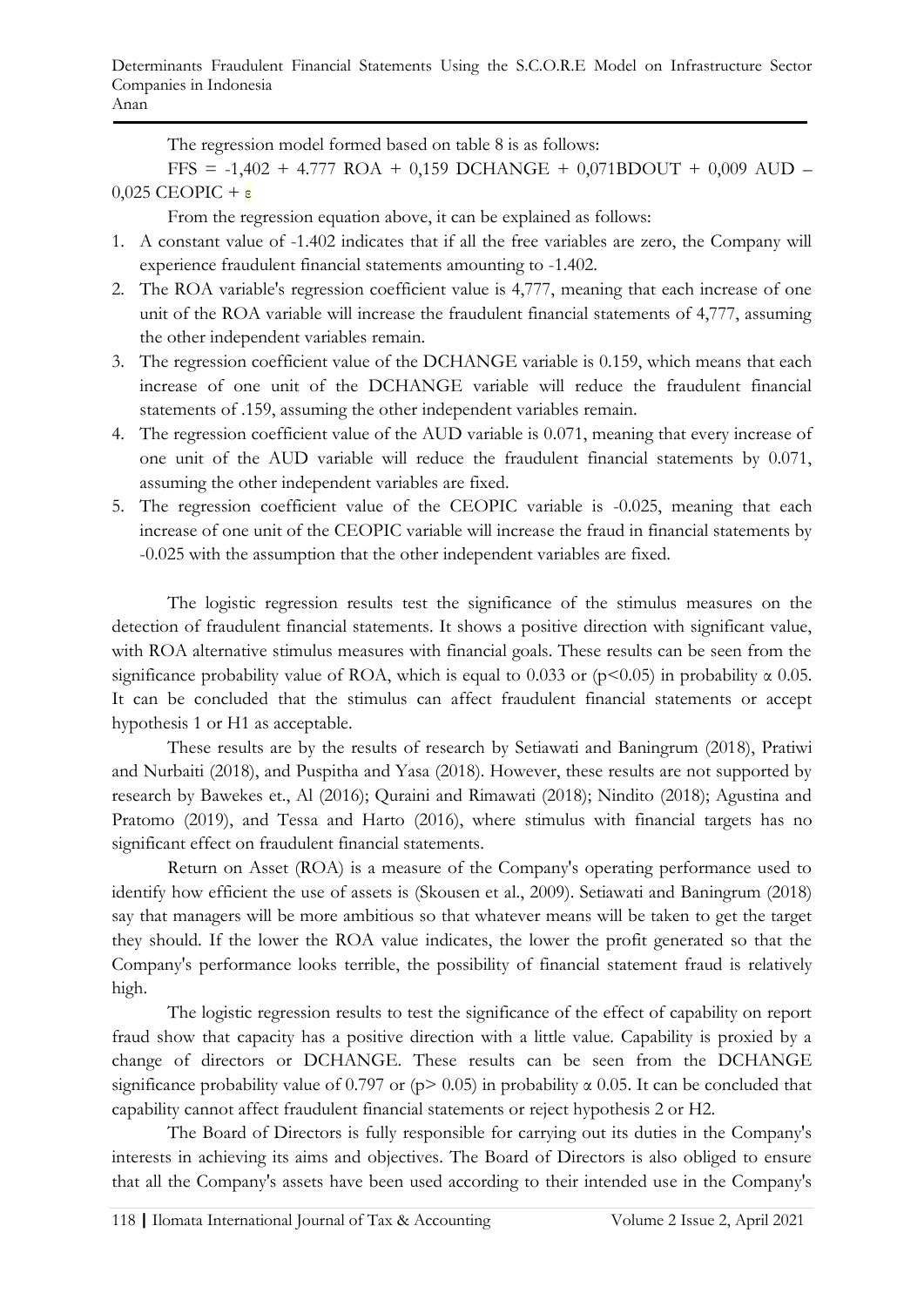interests and the Company's Shareholders The change of directors is not a factor in detecting fraudulent financial statements.

These results support the research of Bawekes et al. (2018), Quraini and Rimawati (2018); Nindito (2018); and Agustina and Pratomo (2019). However, these results do not support the research conducted by Puspithaa and Yasa (2018), where directors' change has a significant effect on fraudulent financial statements.

The logistic regression results to test the significance of opportunity on report fraud show a positive direction with little value. Opportunity is proxied by effective monitoring, namely the proportion of independent commissioners in a board structure in a company or BDOUT. These results can be seen from the significant value of  $0.892$  or ( $p$   $> 0.05$ ) in the probability  $\alpha$  0.05. It can be concluded that the opportunity cannot affect fraudulent financial statements or reject hypothesis 3 or H3.

These results support the research of Tessa and Harto (2016), Nindito (2018); Setiawati and Baningrum (2018); Quraini and Rimawati (2018); and Pratiwi and Nurbaiti (2018). However, this study's results do not support Puspithaa and Yasa (2018); Agustina and Pratomo (2019), where ineffective monitoring with the proportion of the commissioners' board has a significant effect on fraudulent financial statements.

Adequate supervision can minimize fraud. An independent board of commissioners in a company is one factor in increasing the Company's operational supervision. The independent board of commissioners will supervise objectively, independently, away from certain parties' intervention to not trigger managers to commit fraud in financial reports (Setiawati and Baningrum, 2018).

The logistic regression results for the significance test of rationalization on report fraud show a positive direction with little value. Rationalization is proxied by an audit opinion or AUD. These results can be seen from the significant value of 0.999 or  $(p > 0.05)$  in the probability α 0.05. It can be concluded that rationalization cannot affect fraudulent financial statements or reject hypothesis 4 or H4.

These results support research conducted by Setiawati, Baningrum (2018); Agustina and Pratomo (2019); Nindito (2018); Quraini and Rimawati (2018); Bawekes et al. (2018) and Pratiwi and Nurbaiti (2018). This study's results do not support Puspithaa and Yasa (2018) research, which states that rationalization has a significant effect on fraudulent financial statements.

Rationalization is a variable that is difficult to measure from the fraud model (Skousen et., Al., 2009). The auditor's inability to detect irregularities that occur in the financial statements affects the audit opinion results. The accrual basis of accounting allowed by the Financial Accounting Standards allows management to modify the financial statements to freely produce the desired profit.

The logistic regression results for the significance test of the effect of ego on report fraud show a negative direction with little value. Ego is represented by the Number of CEO's Pictures or CEOPIC. These results can be seen from the significant value of  $0.911$  or  $(p>0.05)$ in the probability  $\alpha$  0.05. It can be concluded that rationalization cannot affect fraudulent financial statements or reject hypothesis 5 or H5.

These results support the research of Setiawati and Baningrum (2018), Agustina and Pratomo (2019); Nindito (2018); Quraini and Rimawati (2018); and Pratiwi and Nurbaiti (2018).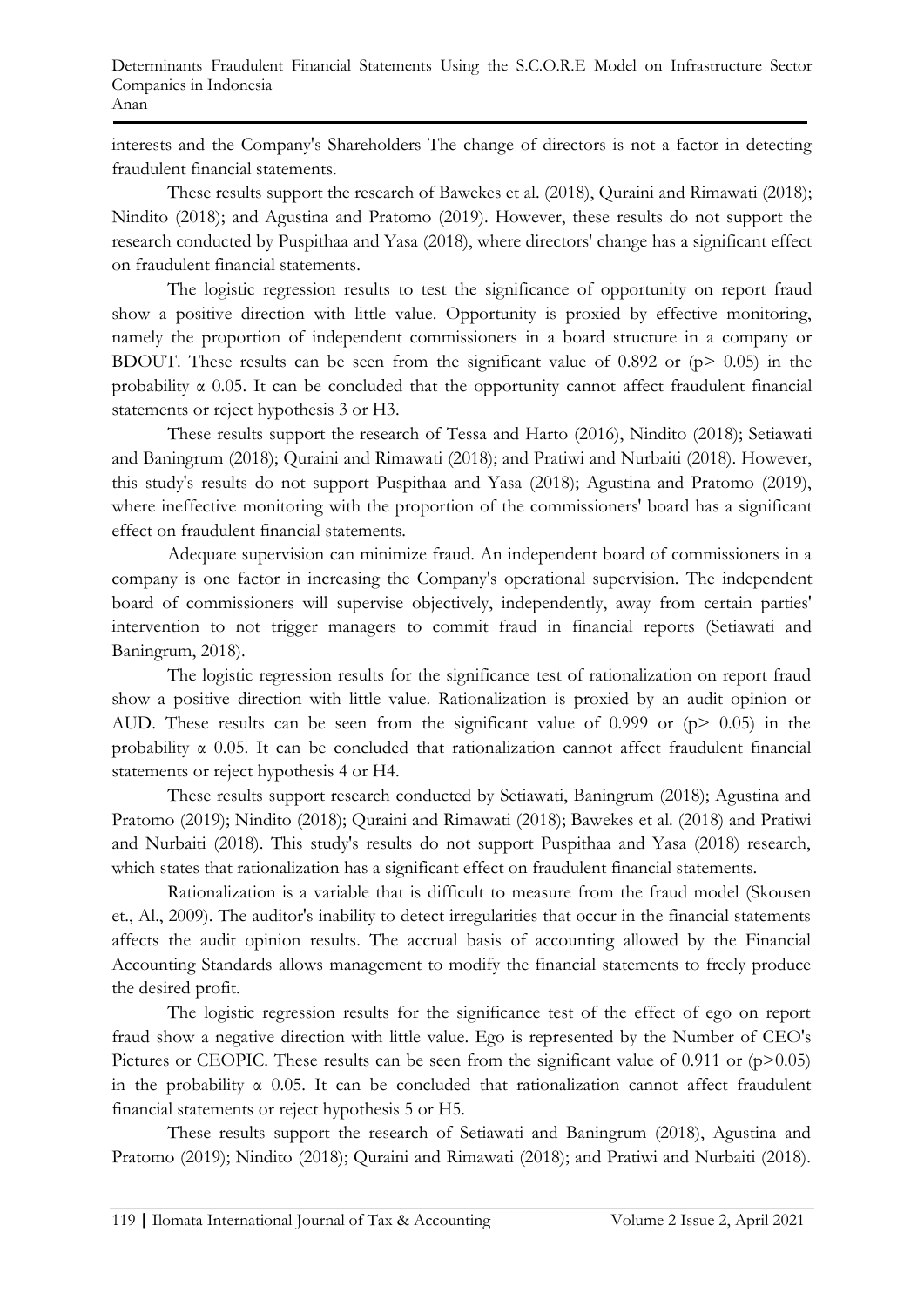However, in contrast to the research of Bawekes et al. (2018), Puspithaa and Yasa (2018), and Tessa and Harto (2016), who state that CEOPIC affects financial statement fraud.

The CEO's photo emblazoned in the Company's annual report is the transparency of who is in charge of and is responsible for the leadership of the activities carried out by the Company. The more CEOs of the Company, the more ideas for running the Company. If the idea is mutually beneficial to each other and the Company, it is hoped that fraud will not arise in the preparation of the Company's financial statements.

# **CONCLUSION**

The stimulus has a significant positive effect on fraudulent financial statements. Capability, opportunity, and rationalization have a positive and insignificant effect on fraudulent financial statements. Capability, opportunity, and rationalization cannot affect fraudulent financial statements. Ego has a not positive or negative insignificant effect on fraudulent financial statements.

Further research can add proxy variables such as external auditors' quality, institutional share ownership, and audit opinions covered by the fraud S.C.O.R.E. model. Elements of fraud, such as rationalization and capability, are challenging to measure using quantitative methods alone. For that, future research can use various methods, like mixed method or qualitative method. Further research can also be developed into the public funding sector, such as the government or social sector.

# **REFERENCES**

- Agustina, Ratna D. dan Dudi Pratomo. (2019). Pengaruh Fraud Pentagon Dalam Mendeteksi Kecurangan Pelaporan Keuangan. Jurnal Ilmiah Manajemen, Ekonomi, & Akuntansi (MEA), 3(1), 44-62.
- Arens, Alvin., Randal J.Elder, Mark S.Beasley. (2008). Jilid I, Edisi Ke Duabelas. Auditing dan Jasa Assurance, alih bahasa oleh Herman Wibowo. Jakarta: Erlangga
- Association of Certified Fraud Examiners. (2016). Report to the Nations on Occupational Fraud and Abuse. Association of Certified Fraud Examiners.
- Bawekes, Helda F, Aaron M.A. Simanjuntak, Sylvia C. Daat. (2018). Pengujian Teori Fraud Pentagon Terhadap Fraudulent Financial Reporting. Jurnal Akuntansi & Keuangan Daerah Volume 13, Nomor 1, Mei 2018: 114–134
- Effendi, Arief. (2006). "Fraudulent Financial Reporting: Tanggung Jawab Auditor Independen". Seminar Umum Universitas Internasional Batam.
- Jayani, D.H. (2019). Korupsi di Sektor Infrastruktur Mengalami Peningkatan Sepanjang 2015- 2018, 21/10/2019, diakses 25 Nopember 2019 dari https://databoks.katadata.co.id/datapublish/2019/10/21/korupsi-infrastruktur-2015- 2018-semakin-meningkat
- Jensen, M., C., dan W. Meckling. (1976). "Theory of the firm: Managerial behavior, agency cost and ownership structure", Journal of Finance Economic 3:305- 360,
- Messier, W.F., Glover, S.M., dan Prawitt, D.F. (2006). Auditing and Assurance Services a Systematic Approach. Edisi Keempat. Penerbit Salemba 4. McGraw-Hill Irwin.Singapore